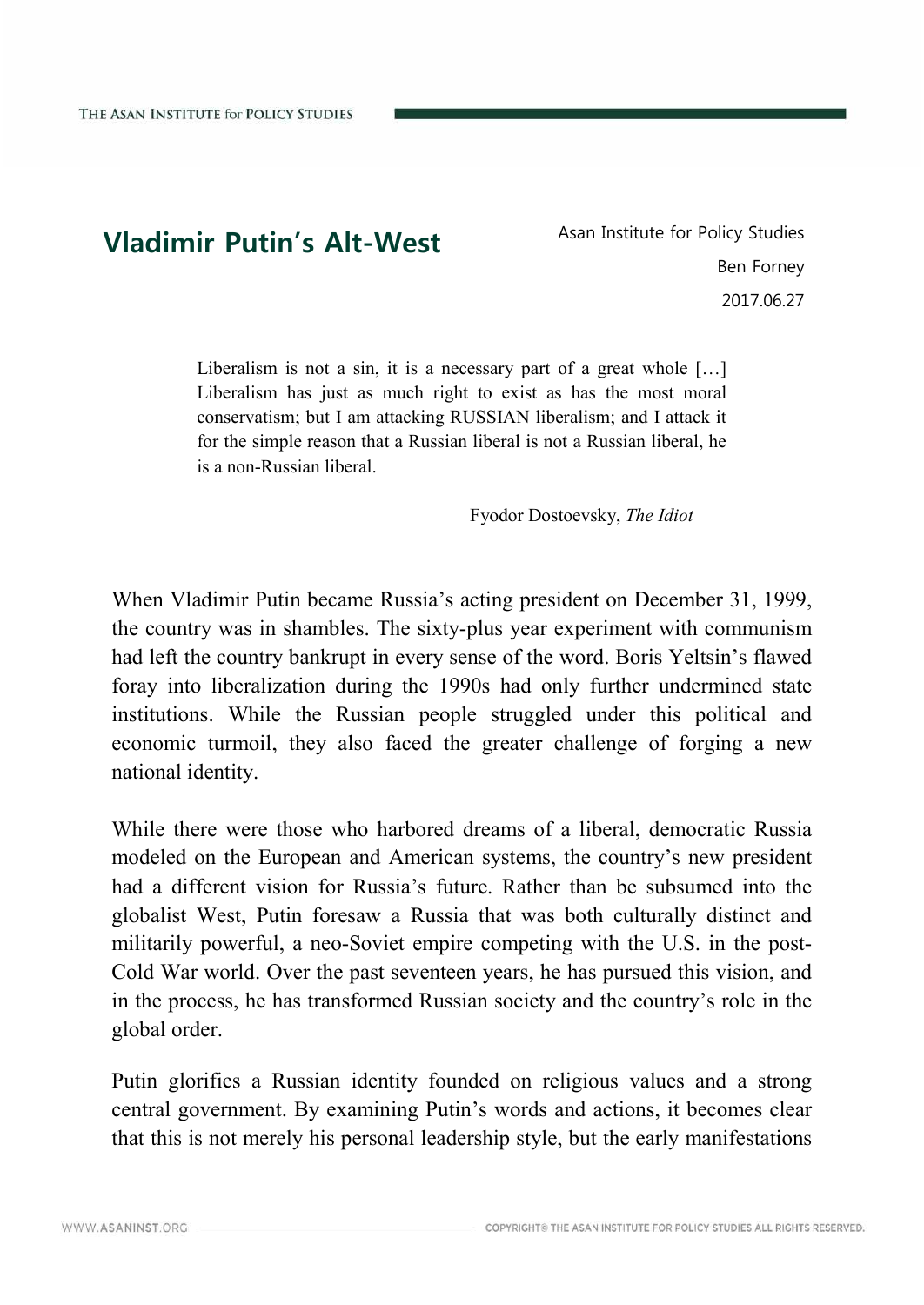of this century's ideological struggle between liberal democracy and autocratic traditionalism. As the liberal international order trembles under the weight of its own internal crises, Putin has emerged as the loudest and most subversive voice for an "Alt-West" model of governance and philosophy. His opposition to the liberal values-laden narrative of globalization has resonated with a large swathe of the world's population, left behind by the blind progress and "flattening" of the world. Together with authoritarian regimes like the Chinese Communist Party (CCP), populist movements like the UK Independence Party (UKIP), and influential nationalists like Steve Bannon, Putin is at the forefront of a worldwide backlash against the fundamental principles of liberalism itself.

If the champions of the liberal West are to respond, they must first understand the origins of Putin's ideology and the thinkers who influenced him. Putin draws inspiration from some of Russia's most prominent thinkers, as well as some of its most obscure dissidents. By delving into their works, one can begin to glean a sense of where Russia, and by extension, the illiberal world, is heading.

## **The Origins of Russian Identity**

In 2014, Putin assigned Russia's regional governors three books to read as homework over the winter holiday: Vladimir Solovyov's "Justification of the Good," Nikolai Berdyaev's "The Philosophy of Inequality," and Ivan Ilyin's "Our Mission." Written in the late-19<sup>th</sup> and early-20<sup>th</sup> centuries, these works are a window into Putin's views on the Russian identity and Russia's place in the world. While the three writers themselves came from diverse backgrounds and held divergent beliefs, Putin has selectively drawn key principles from their works to shape and mold his policies.

The central element of Putin's philosophy is the uniqueness of Russian identity. "Russianness" blends both Eastern and Western civilizations, imbuing the Russian people with a character that has been fundamentally misunderstood by Europe and the West for centuries. Berdyaev wrote: "The Russian people is[sic] not a Western European people […] The soul of the Russian people is a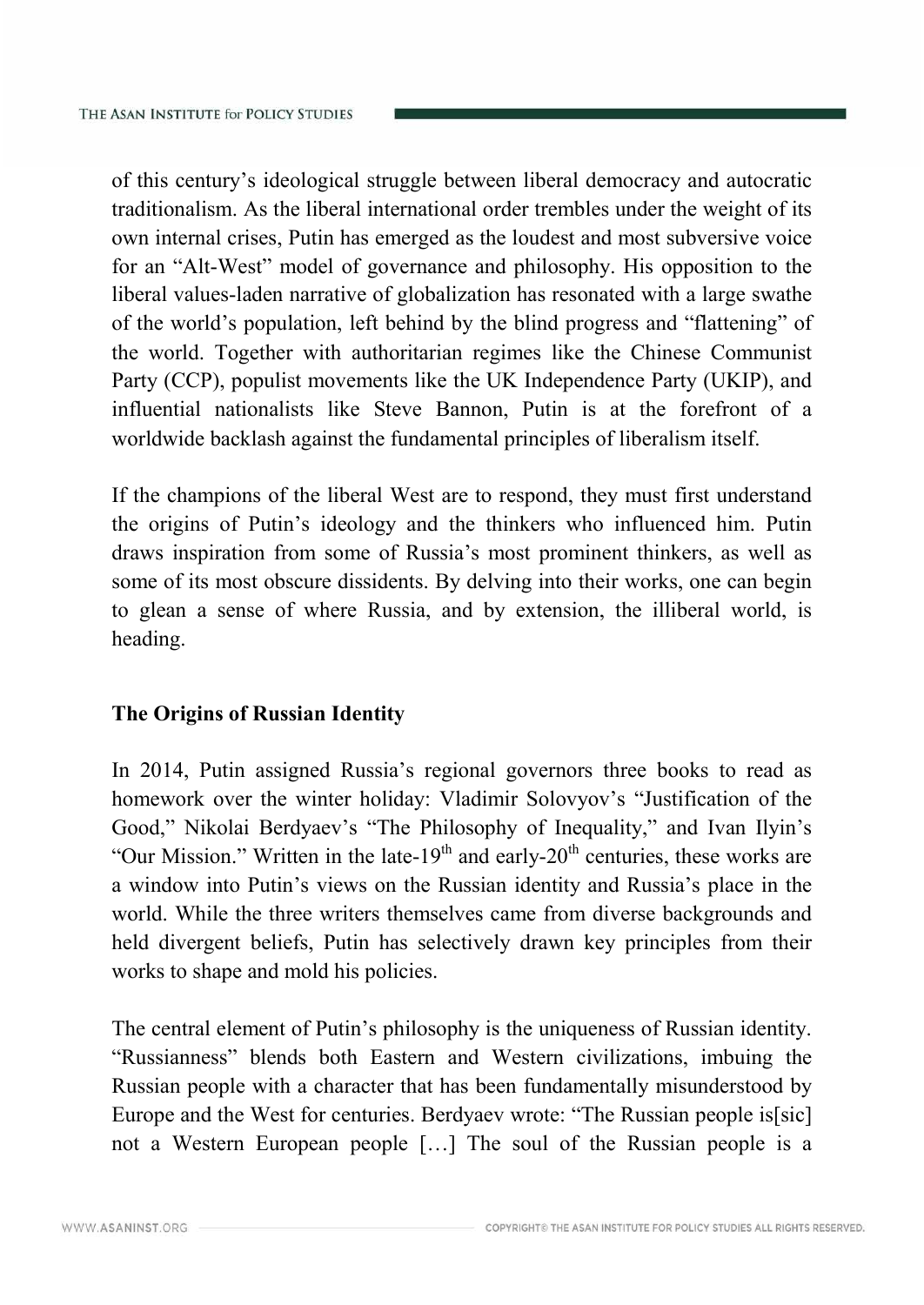complex and tangled soul, within it have clashed and intermixed two currents of world history, the Eastern and the Western." Ilyin elaborated: "[The] reason why Western Europe doesn't know us is because the Slav-Russian contemplation of the world, of nature and of man, is alien to it. Western Europeans are driven by will and reason, Russians above all by their hearts and imaginations and only after that by will and reason."<sup>2</sup>

These descriptions of Russian identity contrasted with the ethnic and race-based identities for most European countries at the time. For centuries, Russia's vast territory was comprised of disparate and far flung ethnic groups. The country remained united by cultural and religious customs, not any shared ethnicity. Thus, these three philosophers' works contain a sense of universal spirituality that applies the Russian Orthodox Church and its system of ethics as a unifying agent for the formation of the Russian identity.

Until the 1917 Bolshevik Revolution, the Russian Orthodox Church for ages had played a central role in the lives of the people and the state. In short, the Church helped define Russian culture. In the  $19<sup>th</sup>$  century, while Europe was becoming increasingly secular, the Russian Orthodox Church continued to wield significant influence over Russian politicians and artists. Dostoevsky and Tolstoy, for example, were deeply religious, imbuing their literary works with explicit spiritual themes. As Berdyaev wrote, "The Russian people received a different religious upbringing than the peoples of the West. The Russian people was [sic] raised religiously in the cult of the saints and sanctity. The orthodox church gave the Russian people the possibility to carry out its [sic] grievous historical lot."<sup>3</sup>

Ivan Ilyin was more elaborate in his description: "Orthodoxy nourished in Russia the sense of a citizen's responsibility, that of an official before the Tsar and God, and most of all it consolidated the idea of a monarch, called and anointed, who would serve God [...] All humane reforms in Russian history

<sup>1</sup> Berdyaev, Nikolai. *The Philosophy of Inequality*. Translated by Fr. S. Janos. Frsj Publications. 2015. p. 14

<sup>2</sup> Ilyin, Ivan. *Against Russia*. Retrieved from https://irrussianality.wordpress.com/2015/01/07/against-russia/.

<sup>&</sup>lt;sup>3</sup> Berdyaev p. 17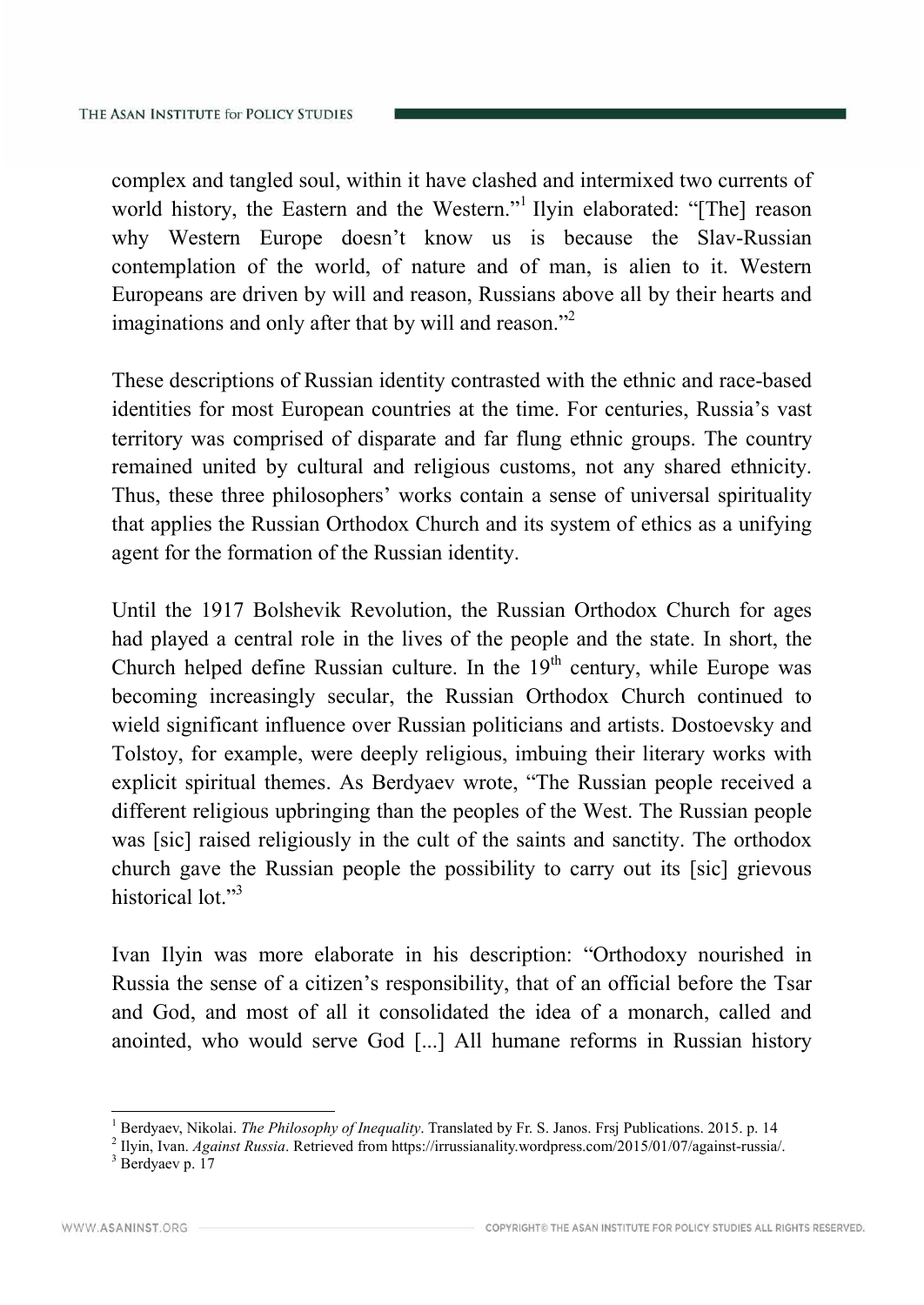were inspired or suggested by Orthodoxy."<sup>4</sup> To thinkers like Ilyin, the Church provided the sole legitimate system of ethics on which to build Russian civilization.

In addition to Orthodox values, Russian identity is intertwined with the concept of a strong, central authority. Neither a welfare state nor a socialist utopia, this form of government would unite the nation by providing security and cultural cohesion. Though responding to Marxism, Ilyin and Berdyaev did not turn to a European or American style of liberalism. Rather, they proposed an authoritarian and inward-looking conservatism that could rebuke foreign attempts to influence Russian culture or threaten its physical boundaries. A deep-seated fear of Western incursions, including the memories of Napoleon's 1812 invasion, instilled in the Russian psyche the belief that a strong state was the only way to keep their country secure and ideologically united. While the Bolsheviks offered similar assurances, their atheism rendered them essentially anti-Russian to thinkers like Berdyaev: "The state reflects a certain value, and it pursues certain great aims within the historical fate of peoples and of mankind."<sup>5</sup> For him, these "great aims" were not those of a global communist revolution, but of spiritual enlightenment and national strength – with Russian characteristics.

Putin has used the narrative of restoring and celebrating this Russian identity as the ideological framework to justify his continued rule. Steeped in the ethics of the Orthodox Church and controlled by a strong central authority, Putin's view of the Russian soul permeates through his speeches and policies.

## **Putin's Time in Office**

While difficult to believe today, Putin was first elected as a non-ideological candidate. By 1999, Yeltsin had failed to provide prosperity and hope. Russians needed to shed the postpartum blues of the Soviet empire's spectacular collapse

https://souloftheeast.org/2015/08/07/ivan-ilyin-on-orthodoxy/ <sup>5</sup> Berdyaev p. 69

<sup>&</sup>lt;sup>4</sup> Ilyin, Ivan. "Ivan Ilyin on Orthodoxy." Translated by Mark Hackard. Retrieved from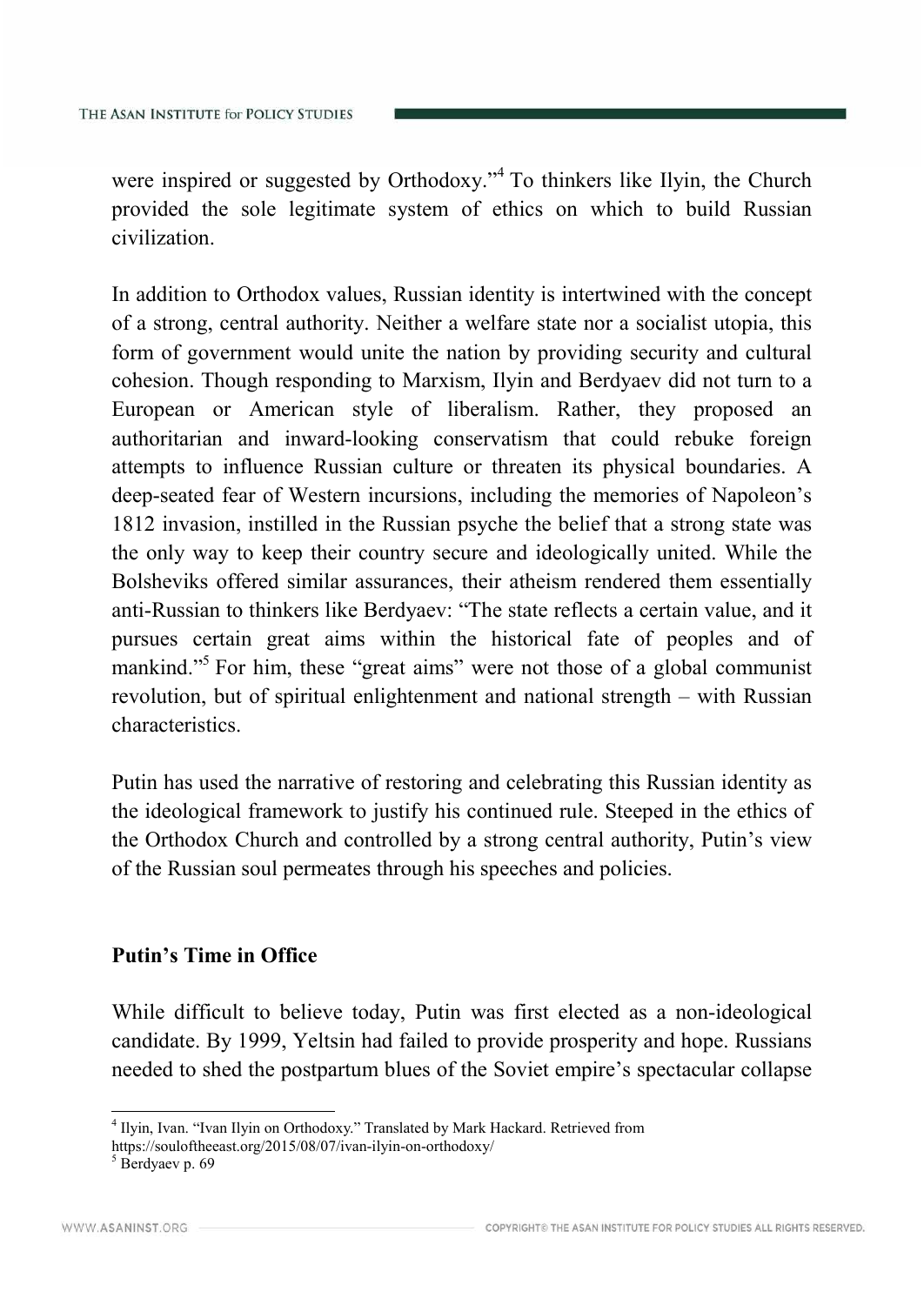and reconstruct a nation that took care of its own citizens and advanced its national interests. To this end, Putin governed as a pragmatist in the early years of his rule. Yet the longer he has been in power, particularly after his controversial return to the presidency in 2012, the more his rhetoric has relied on his favorite philosophers to justify his actions. Putin often quotes Solovyov, Berdyaev, and Ilyin during his speeches, and he frequently elaborates on the themes of their works.

As Russia's political and ideological leader, Putin is restoring a Russian identity based on the historical roots of spirituality and strong central authority. In 2013, Putin declared, "In order to maintain the nation's unity, people must develop a civic identity on the basis of shared values, a patriotic consciousness, civic responsibility and solidarity, respect for the law, and a sense of responsibility for their homeland's fate, without losing touch with their ethnic or religious roots."<sup>6</sup>

To promote these "religious roots," Putin has sought to make Russia the last bastion of conservative Christianity against a liberal, secular Europe. He was unabashedly theological: "We can see how many of the Euro-Atlantic countries are actually rejecting their roots, including the Christian values that constitute the basis of Western civilisation. They are denying moral principles and all traditional identities: national, cultural, religious and even sexual. They are implementing policies that equate large families with same-sex partnerships, belief in God with the belief in Satan."<sup>7</sup>

Western human rights groups have criticized Russia's attempts to crack down on homosexuality. Yet this has only further emboldened Russian conservatives, eager to present Russia as the antithesis of Western secularism. By championing religious values, Putin offers an alternative system of traditional, religious-based ethics to that of communism or progressive liberalism. Its momentum has grown since the reestablishment of the Russian Orthodox Church as a major force in society. Under Putin, the church has been transformed into a powerful

<sup>6</sup> Putin, Vladimir. "Meeting of the Valdai International Discussion Club." September 19, 2013. Retrieved from http://en.kremlin.ru/events/president/transcripts/19243

Ibid.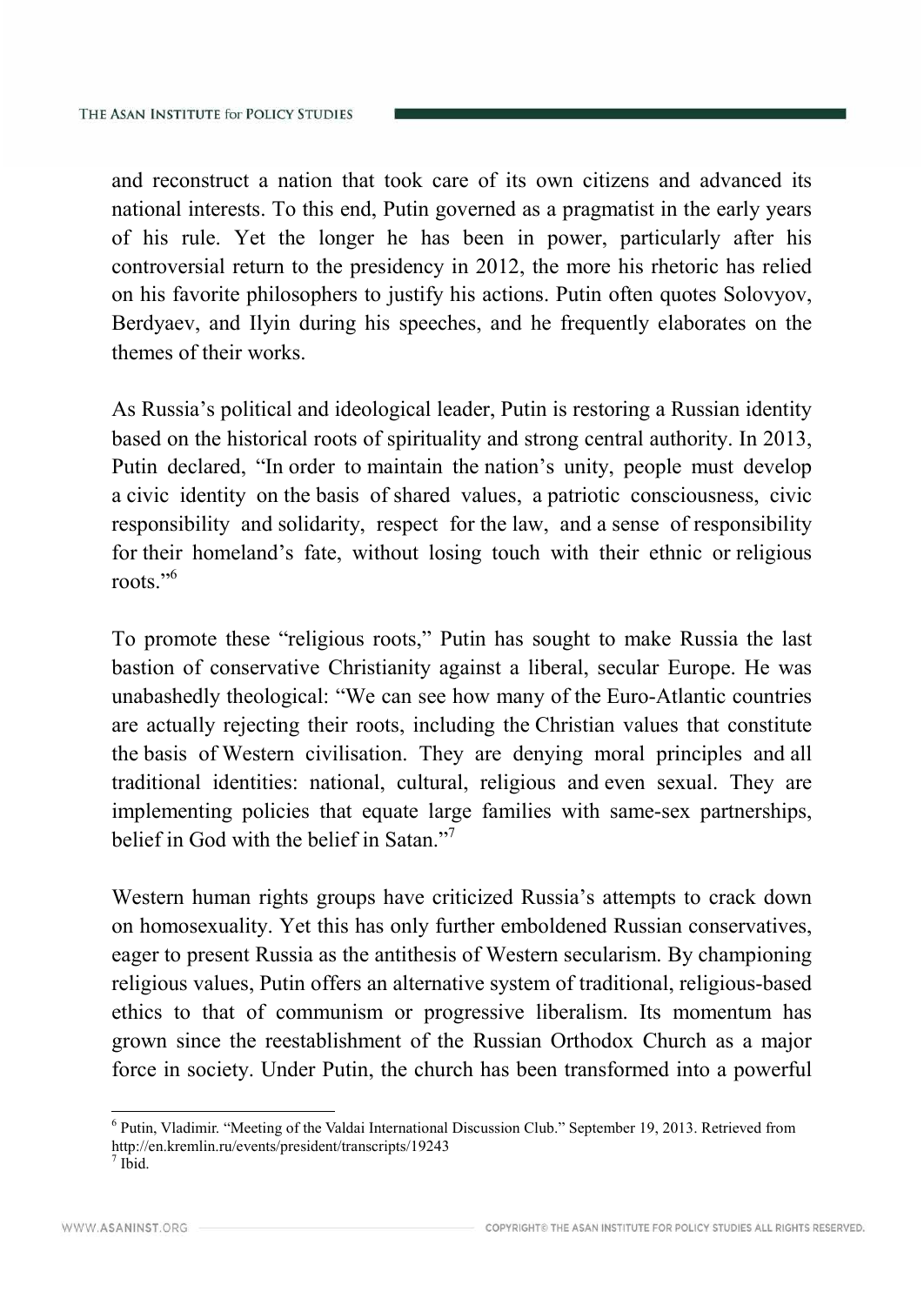voice of conservatism. Through its increasing influence and close ties with the Kremlin, the church provides Putin with an unassailable claim to moral legitimacy.

For *political* legitimacy, Putin has relied on strong-arm tactics to weaken or intimidate the opposition. He has clamped down on the media and free speech and has steadily eroded the frail democratic institutions that were set up in the wake of the Soviet Union's collapse. Liberal values are regarded as subversive and foreign, and liberal opposition figures are accused of collusion with the West in a system that increasingly equates allegiance to Putin with patriotism. For Putin, as for Dostoevsky's character in *The Idiot*, "a Russian liberal is not a Russian liberal, he is a non-Russian liberal." And as such, these "non-Russian liberals," from politicians to lawyers to journalists, are increasingly seen by the state as obstacles that need to be removed. Since Putin came to power, there have been dozens of high profile opposition figures who have died under mysterious circumstances and hundreds more thrown in jail.<sup>8</sup>

As Putin strengthened his grip on power, his propaganda machine promoted his narrative about Russia's unique place in the world. In Putin's mind, the West constantly threatens Russia's very cultural and national existence. In this narrative, the unipolar world order has allowed the U.S. to keep Russia weak and fragmented. This worldview obligates him to protect Russian interests, not just within the country's borders, but throughout the regions deemed to be of strategic interest, from the former Soviet republics, to the Middle East, and beyond.

For Putin, liberalism is an encroaching and destabilizing influence that undermines national governments and exports secular values around the world. The only way to combat this is by strengthening the regimes under Moscow's influence. As a result, the past ten years have seen Russia ramp up its military interventions overseas, beginning with the 2008 invasion of Georgia, to the annexation of Crimea, proxy war in Ukraine, and military involvement in Syria.

<sup>8</sup> Kramer, Andrew E. "More of Kremlin's Opponents Are Ending Up Dead." *New York Times*. August 20, 2016. Retrieved from https://www.nytimes.com/2016/08/21/world/europe/moscow-kremlin-silence-critics poison.html? $r=0$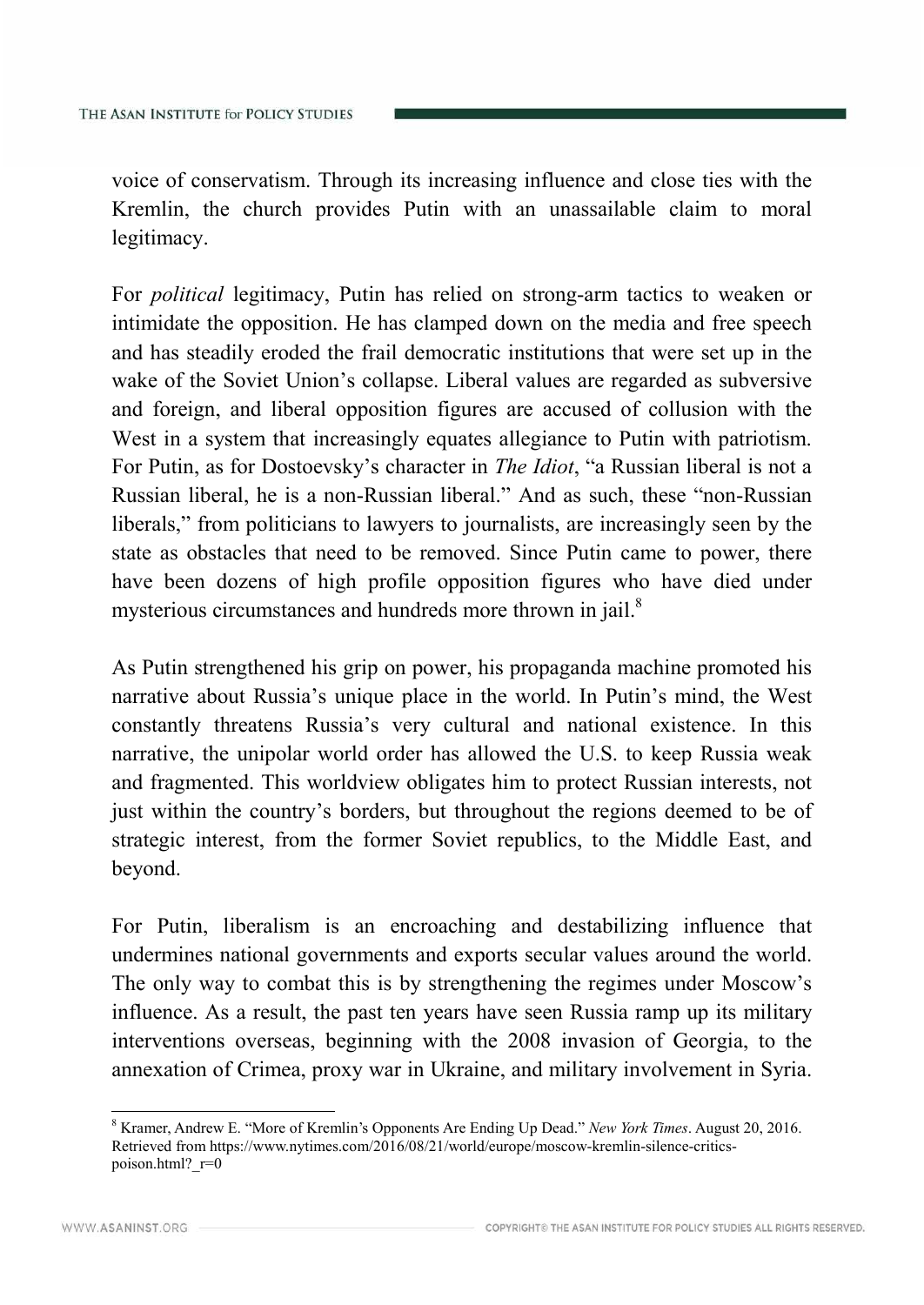These actions illustrate that Putin has the confidence and influence to project power far beyond his borders.

## **The West's Challenge**

What Putin has managed to do over the last seventeen years is not simply the work of an autocrat undermining the democratic structures of his country. It is the story of an ideologue planting the seeds for the great schism of the  $21<sup>st</sup>$ century. Russia's meddling in the 2016 U.S. presidential election, its support for anti-EU candidates in Europe, and its subversive measures against democratic institutions in Central Asia are harbinger of Putin's efforts to export his worldview. His ultimate goal goes beyond the legitimate aim of protecting Russia's national interests. Rather, Putin is driven by a desire to establish a new, multi-polar world order in which dominant powers control competing spheres of influence. In this system, traditional values and cultures would be preserved at the expense of globalization and neoliberal doctrine. In short, the U.S. would no longer be the sole superpower. The annexation of Crimea is a powerful symbol of this new order, for it was there, in the Black Sea resort of Yalta, that the current international system was conceived in 1945.

The  $20<sup>th</sup>$  century was defined by the struggles against fascism and communism, both of which resulted in the death of millions. But the clashes of the  $21<sup>st</sup>$ century will be between more subtle, and ultimately more persuasive, ideologies: democratic liberalism and autocratic traditionalism. The former stands for free trade, human rights, democratic values, and a global system of alliances and institutions that foster a rules-based ordering between nation-states. The latter is characterized by economic protectionism, nationalism, noninterference in other states' domestic affairs, competing spheres of influence, and religious values. The great question of our time is: Can these systems coexist?

Russia's most outspoken critic of America and its values, Alexander Dugin is a radical Russian writer and public intellectual who believes "modernity to be an absolute evil". To Dugin, humankind can only prosper if all forms of liberalism are erased. He has openly called for a global war against the U.S. and was